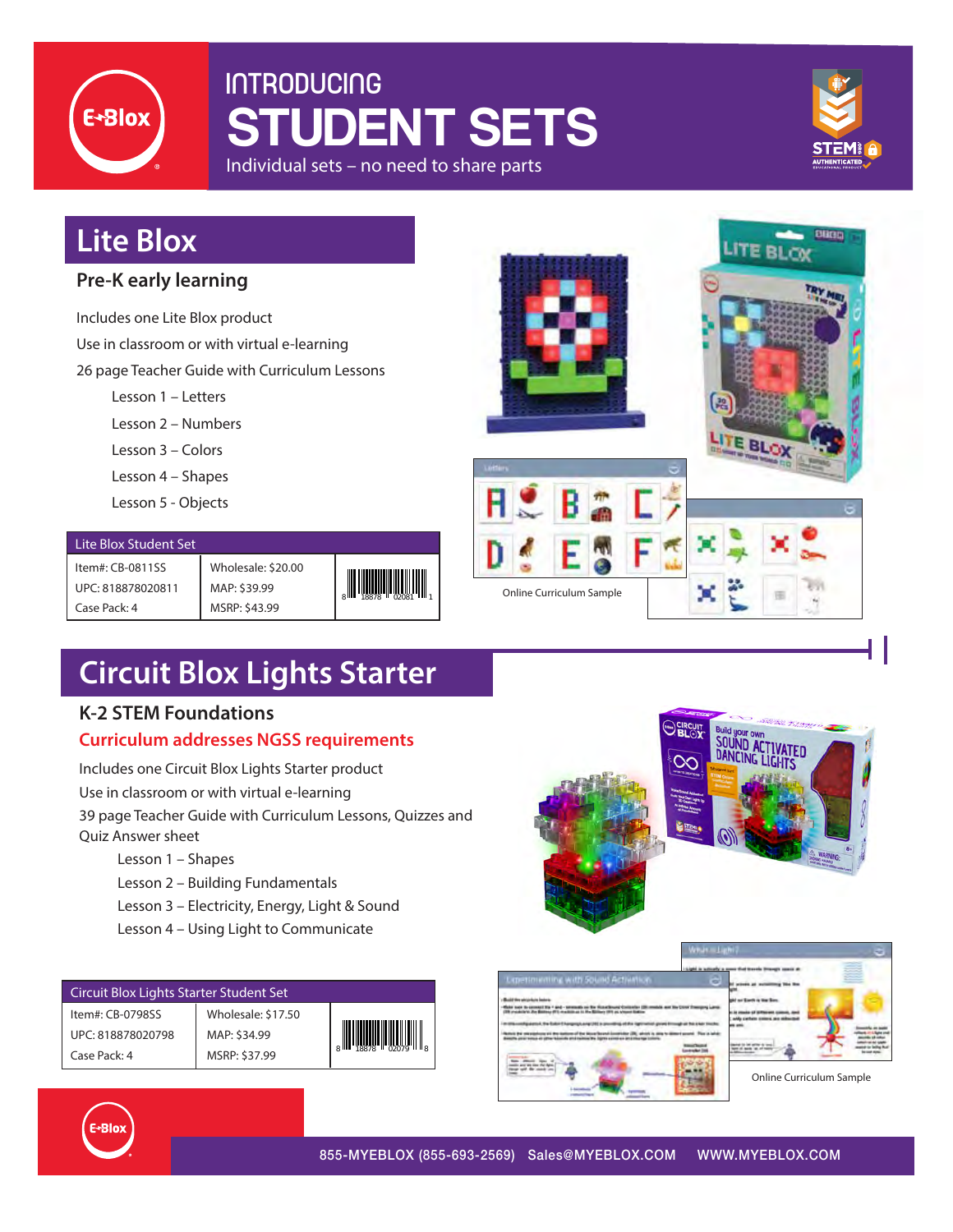

## **INTRODUCING** STUDENT SETS Individual sets – no need to share parts



## **Circuit Blox 4**

#### **Grades 1-3 STEM Basics**

#### **Curriculum addresses NGSS requirements**

Includes one Circuit Blox 4 product

Use in classroom or with virtual e-learning

45 page Teacher Guide with Curriculum Lessons, Quizzes and Quiz Answer sheet

Lesson 1 – Electricity & Circuits

Lesson 2 – Motors & Flying Saucers

Lesson 3 – Light

Lesson 4 – Switches

Lesson 5 – Telecommunications

| Circuit Blox 4 Student Set |                    |  |  |  |
|----------------------------|--------------------|--|--|--|
| Item#: CB-0835SS           | Wholesale: \$12.50 |  |  |  |
| UPC: 818878020835          | MAP: \$24.99       |  |  |  |
| Case Pack: 4               | MSRP: \$27.49      |  |  |  |

# **Circuit Blox 59**

### **Grades 2-4 STEM Concepts**

### **Curriculum addresses NGSS requirements**

Includes one Circuit Blox 59 product

Use in classroom or with virtual e-learning

58 page Teacher Guide with Curriculum Lessons, Quizzes and

Quiz Answer sheet

- Lesson 1 Electricity & Circuits
- Lesson 2 Motors & Flying Saucers
- Lesson 3 Light
- Lesson 4 Sound
- Lesson 5 Switches
- Lesson 6 Telecommunication & Morse Code

#### Circuit Blox 59 Student Set

| Item#: CB-0804SS  | Whole |
|-------------------|-------|
| UPC: 818878020804 | MAP:  |
| Case Pack: 4      | MSRP: |

| Wholesale: \$20<br>MAP: \$39.99<br>MSRP: \$43.99 | $\begin{array}{c} \begin{array}{c} \begin{array}{c} \end{array}\\ \begin{array}{c} \end{array}\\ \begin{array}{c} \end{array}\\ \begin{array}{c} \end{array}\\ \begin{array}{c} \end{array}\\ \begin{array}{c} \end{array}\\ \begin{array}{c} \end{array}\\ \begin{array}{c} \end{array}\\ \begin{array}{c} \end{array}\\ \begin{array}{c} \end{array}\\ \begin{array}{c} \end{array}\\ \begin{array}{c} \end{array}\\ \begin{array}{c} \end{array}\\ \begin{array}{c} \end{array}\\ \begin{array}{c} \end{array}\\ \begin{array}{c} \end{array}\\ \begin{array}{c} \end{array}\\ \begin$ |
|--------------------------------------------------|-------------------------------------------------------------------------------------------------------------------------------------------------------------------------------------------------------------------------------------------------------------------------------------------------------------------------------------------------------------------------------------------------------------------------------------------------------------------------------------------------------------------------------------------------------------------------------------------|
|                                                  |                                                                                                                                                                                                                                                                                                                                                                                                                                                                                                                                                                                           |





Online Curriculum Sample



855-MYEBLOX (855-693-2569) Sales@MYEBLOX.COM WWW.MYEBLOX.COM





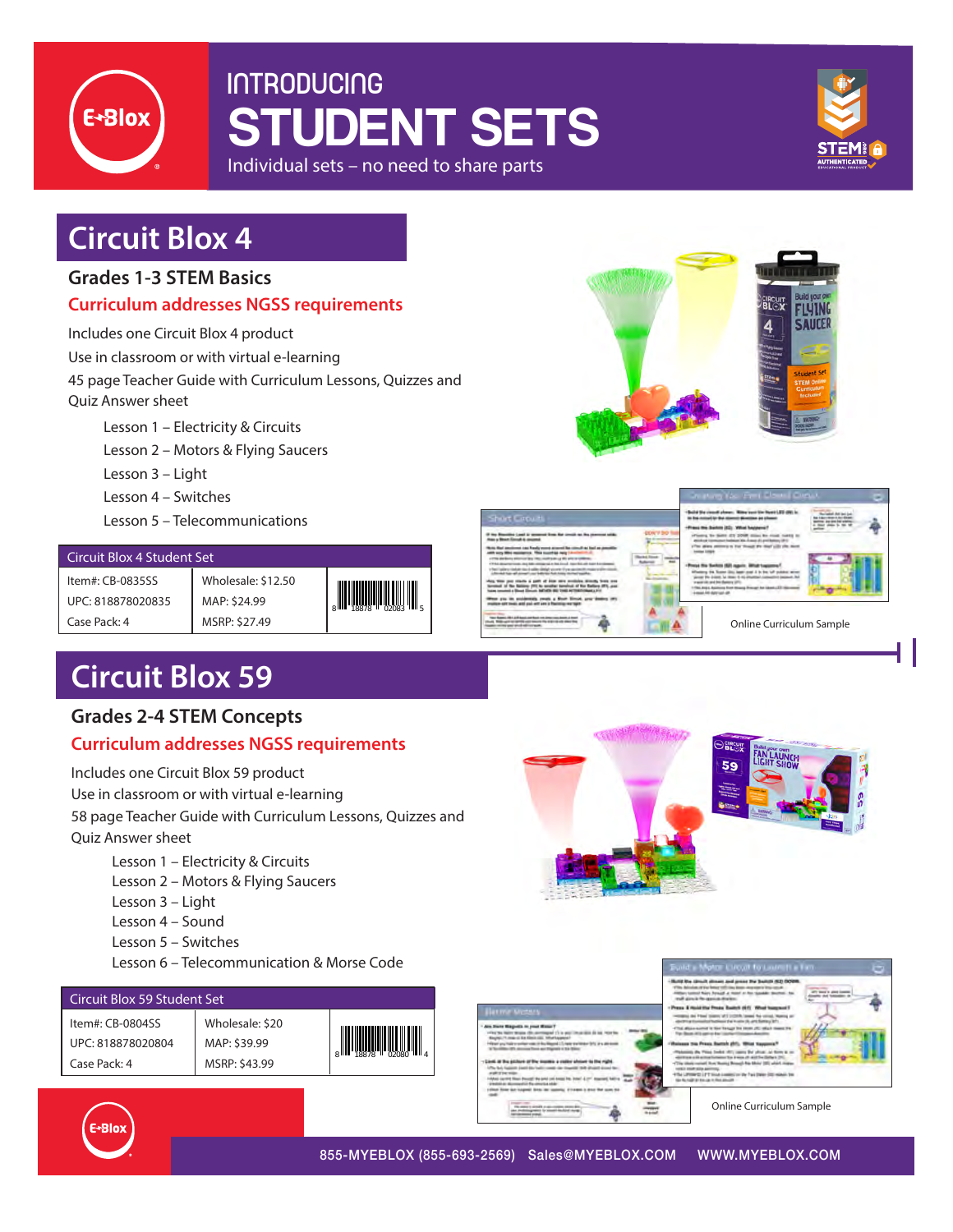

## **INTRODUCING** STUDENT Individual sets – no need to share parts



## **Circuit Blox 120**

### **Grades 3-5 Building on STEM Concepts**

#### **Curriculum addresses NGSS requirements**

Includes one Circuit Blox 120 product Use in classroom or with virtual e-learning 79 page Teacher Guide with Curriculum Lessons, Quizzes and Quiz Answer sheet

Lesson 1 – Electricity & Circuits Lesson 2 – Motors & Flying Saucers Lesson 3 – Light Lesson 4 – Sound Lesson 5 – Switches Lesson 6 – Telecommunication & FM Radio

Lesson 7 – Learning Parallel vs. Series Circuits

#### Circuit Blox 120 Student Set

Item#: CB-0781SS UPC: 818878020781 Case Pack: 4 Wholesale: \$37.50 MAP: \$74.99





# **Circuit Blox 395**

### **Grades 4-6 Advanced STEM Concepts**

### **Curriculum addresses NGSS requirements**

Includes one Circuit Blox 395 product

Use in classroom or with virtual e-learning

126 page Teacher Guide with Curriculum Lessons, Quizzes and Quiz Answer sheet

- Lesson 1 Electricity & Circuits
- Lesson 2 Motors & Flying Saucers
- Lesson 3 Light
- Lesson 4 Sound
- Lesson 5 Switches
- Lesson 6 Telecommunication & FM Radio Lesson 11 RC Circuits

#### Circuit Blox 395 Student Set

Item#: CB-0781SS UPC: 818878020903 Case Pack: 4

Wholesale: \$50.00 MAP: \$99.99 MSRP: \$109.99

8 18878 02090 3

Lesson 7 – Resistors

Lesson 9 - Capacitors Lesson 10 - Transistors



Online Curriculum Sample

**EIRCUIT BLOX** 



855-MYEBLOX (855-693-2569) Sales@MYEBLOX.COM WWW.MYEBLOX.COM